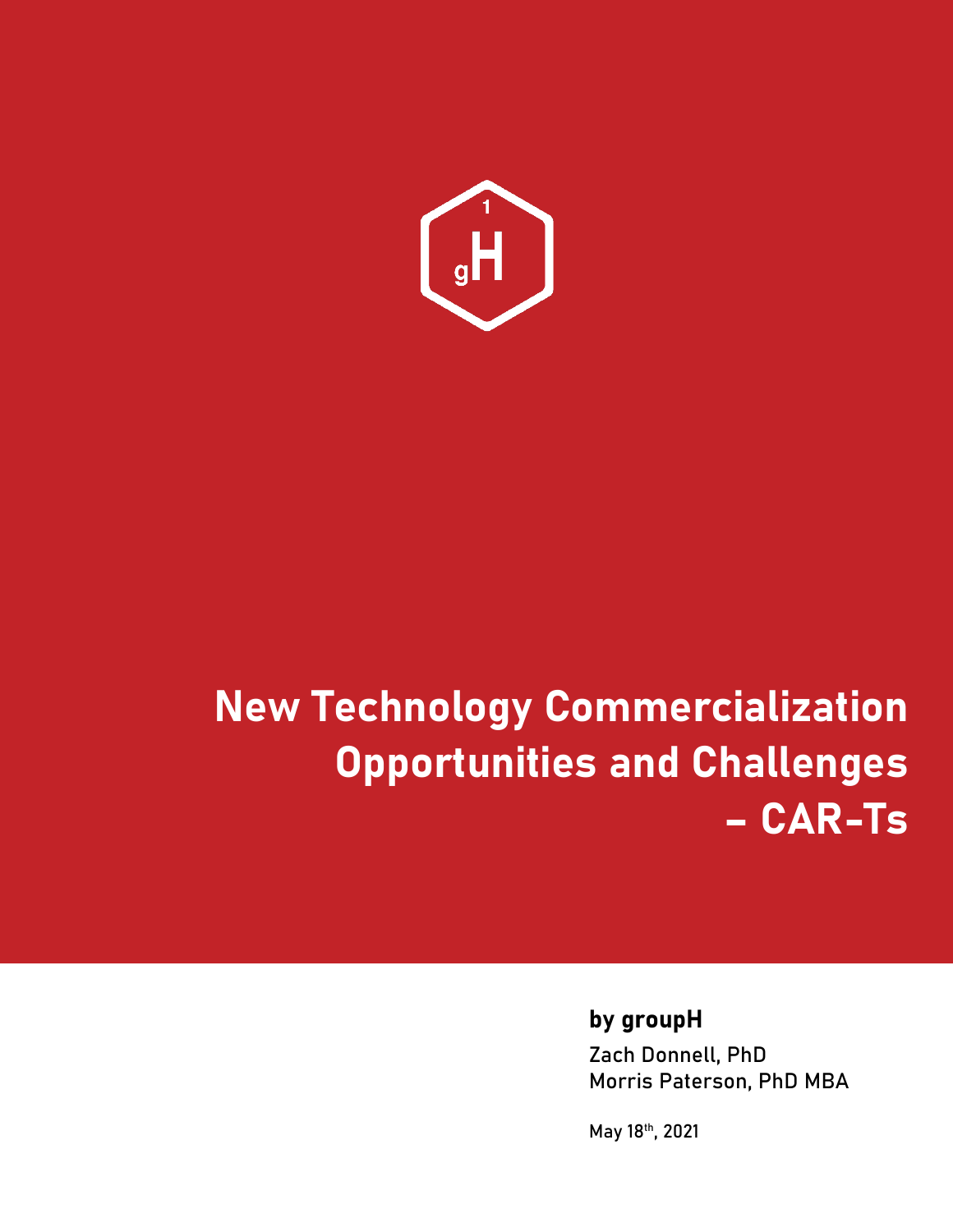## **WHAT IS IT?**

- Chimeric antigen receptor (CAR) T-cell therapy is a revolutionary treatment approach that uses a patient's own T-cells
- For **autologous CAR-Ts**, a patient's T-cells are harvested via leukapheresis, transported to a manufacturing facility, enriched, transformed (genetically modified) to express CARs targeted against a specific tumor antigen (e.g. CD19), expanded, shipped back to the treatment center, and then re-infused back into the patient
- In contrast, **allogeneic CAR-T cells** are derived from a healthy donor ahead of time, processed and stored until needed

# **COMMERCIALIZATION OPPORTUNITIES**



#### **General**

- CAR-T cell therapy has brought unprecedented response rates to late-line heme-onc patients (approximately 40% to 54% in DLBCL and 81% in ALL) providing meaningful benefits to patients with poor prognosis
- Multiple autologous CAR-T products are now launched (Kymriah, Yescarta, Breyanzi, Abecma, Tecartus), increasing confidence in the platform and awareness among patients and community HCPs (necessary for referrals to certified tertiary care centers)
- Provider HCP experience at tertiary care centers continues to accumulate and side-effect mitigation strategies continue to improve, meaning better outcomes for patients and an increase in the number of patients considered appropriate for treatment
- CAR-Ts in development are exploring heme-onc targets that have been validated by other modalities, meaning that CAR-Ts could expand into additional heme-onc indications

#### **Autologous**

• The durability of autologous CAR-T cells enables a 'one-and-done' treatment approach (albeit a complex treatment process)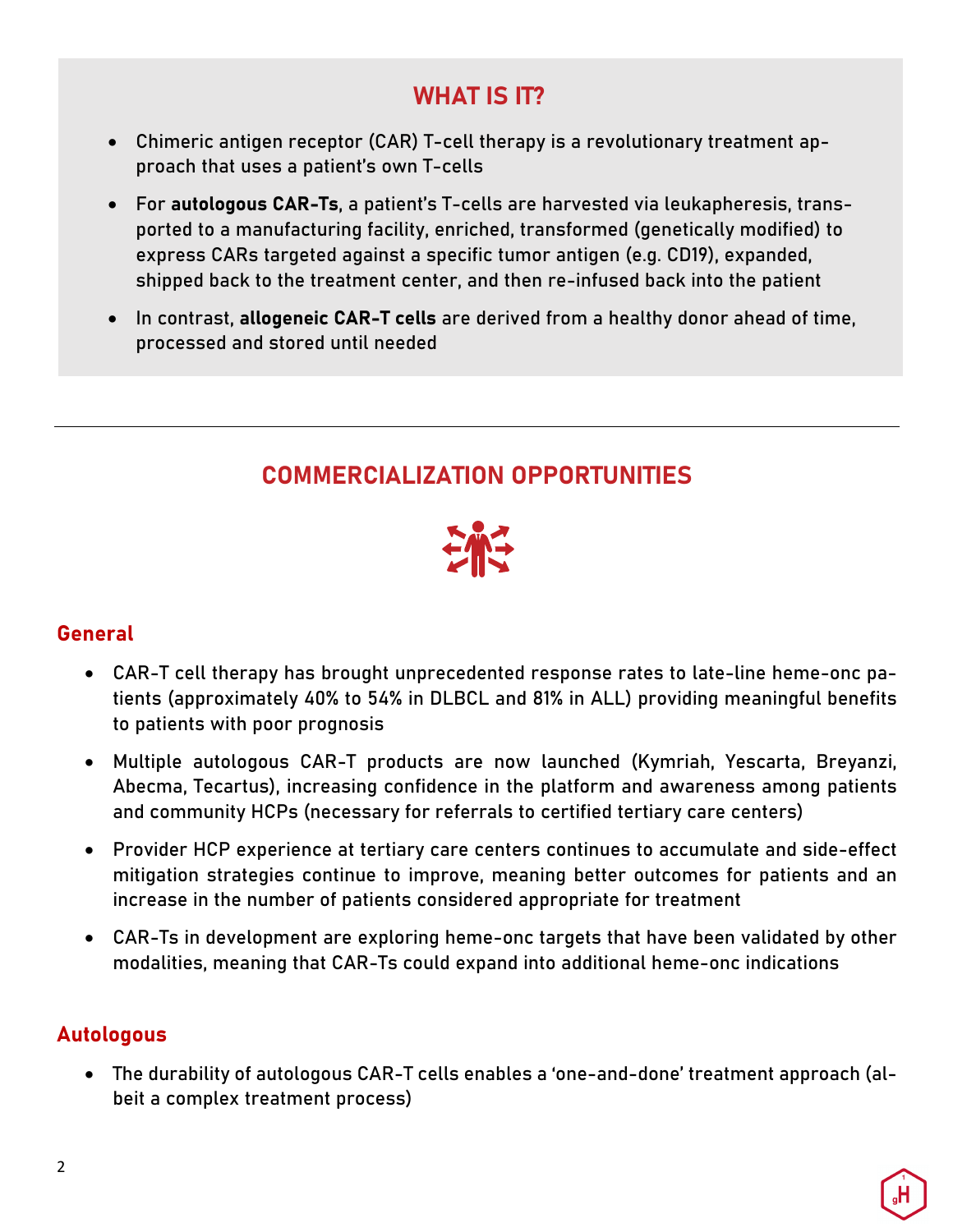- Numerous opportunities exist to reduce some of the barriers associated with autologous CAR-T therapy:
	- o Current manufacturers are improving their production timelines and next-gen CAR-T manufacturing technologies are expected to improve production timelines further. These effects will reduce turn-around-time (TAT) for patients and reduce the need for bridging therapy
	- o Furthermore, as CAR-Ts move into earlier lines of therapy where (1) turn-aroundtime is less of a concern and (2) patients have fitter T-cells, barriers to CAR-T therapy will reduce
	- o Next-gen CAR-T construct technologies (such as dual targets, logic gates, etc) are expected to reduce antigen escape and on-target, off-tumor toxicities. This should expand the pool of eligible patients, improve outcomes for patients, reduce the burden on providers managing side effects, and expand the number of treatment centers able to offer therapy

#### **Allogeneic**

- Allogeneic CAR-Ts are in early clinical development and bring the promise of an 'off-theshelf' option, that could greatly simplify treatment logistics and the time to start treatment, thereby improving patient access
- There is a theoretical scalability from manufacturing multiple doses in a single production batch that may enable higher manufacturing capacity and economies of scale (although some manufacturing challenges remain); furthermore, batch production is expect to generate a more standardized product than autologous CAR-Ts
- This combination of 'off-the-shelf' use and scalable manufacturing gives developers hope of bringing allogeneic CAR-Ts into wider regional hospitals / the outpatient setting, further improving patient access
- It is anticipated that allogeneic CAR-T therapies could be manufactured more cheaply than autologous, bringing cost savings to manufacturers

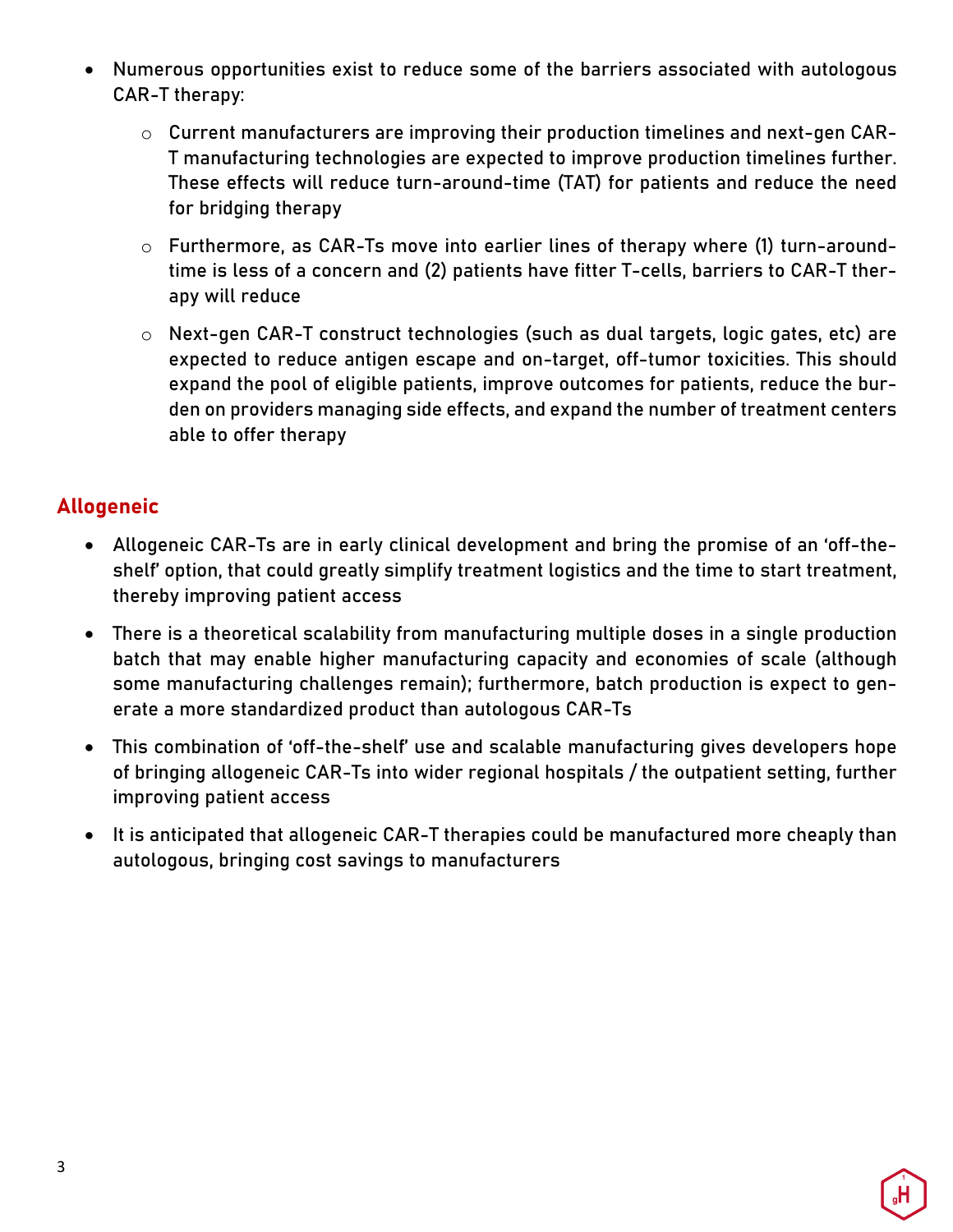# **COMMERCIALIZATION CHALLENGES**



#### **Autologous**

- CAR-Ts have a poor safety profile due to cytokine release syndrome (CRS) and neurologic toxicity, which limits their applicability to life-threatening conditions and restricts use to treatment centers with ICU availability and trained staff for post-treatment care
- Considerable investment is required by manufacturers to build and staff facilities to process patient T-cells and guarantee supply chain fidelity, meaning that a clear business case is necessary for new entrants
- Furthermore, given the personalized nature of autologous cell processing, manufacturing economies of scale are hard to come by
- When first launched, centers providing CAR-T therapy made a financial loss on each inpatient Medicare patient they treated, due to high product acquisition costs and uncertain reimbursement levels. There was little incentive for non-academic hospitals to take on this financial burden and risk (see our Mar 2019 post on CAR-T Reimbursement in the US). Reimbursement progress, such as the recent creation of an MS-DRG for CAR-T therapy and changes to the NTAP pathway (described in our Aug 2019 post Our Take on CMS's Latest Memo on CAR-T Reimbursement) are easing these concerns, but can remain a challenge
- Payers are sensitive to large upfront treatment costs meaning that new pricing and reimbursement models have been needed. Risk-sharing and capped annuity approaches have been considered, but come with implementation challenges in many markets (see our paper on The Payers' Perspective on Gene Therapies)
- Patients who live far from certified CAR-T centers are burdened by the need to travel long distances with their caregiver(s) for therapy
- High barriers exist for new entrants because treatment centers are incentivized to stick with a single CAR-T ecosystem due to logistical challenges and certification requirements

#### **Allogeneic**

• Despite their promise, allogeneic CAR-Ts are in early development and have yet to show compelling/competitive efficacy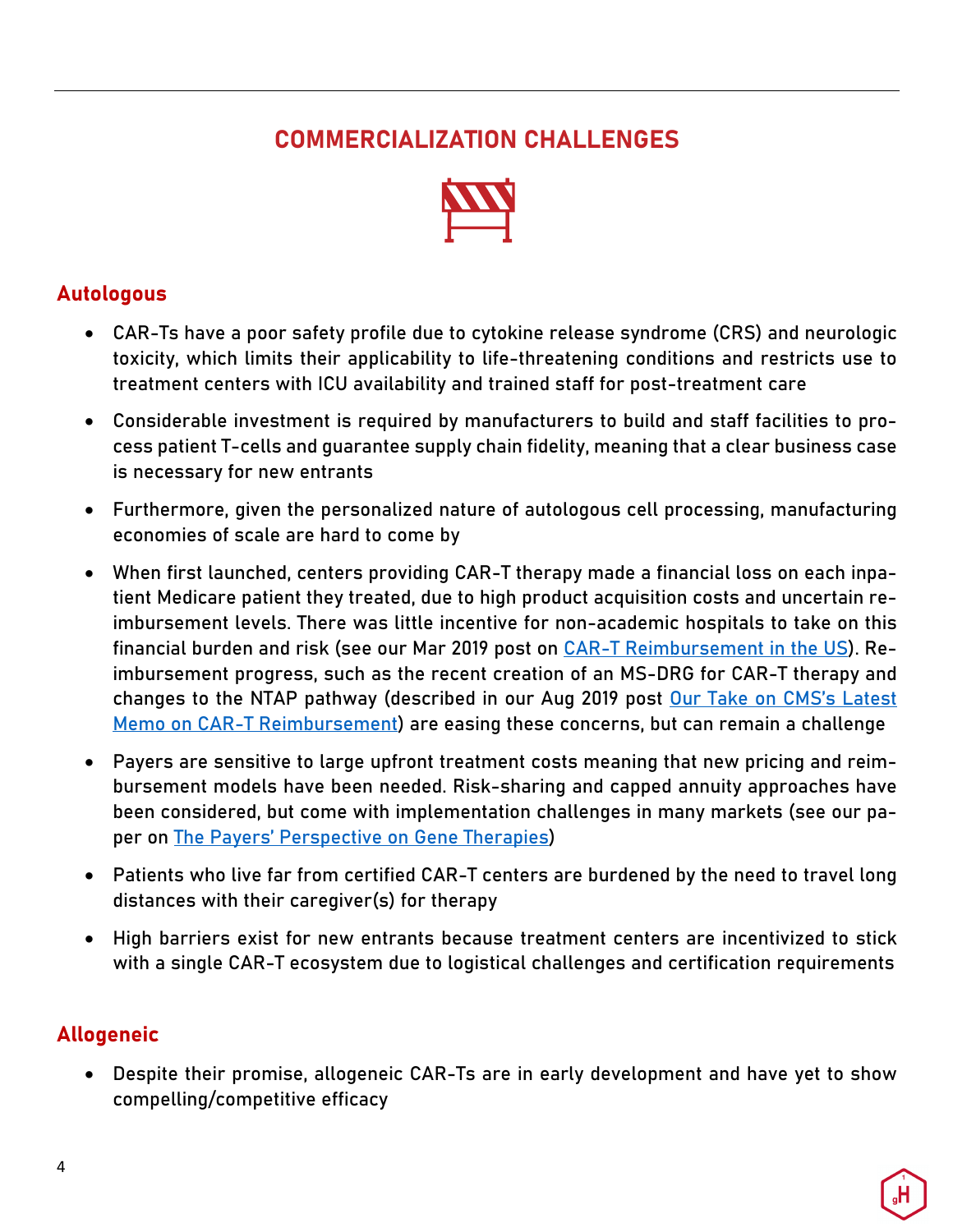- GvHD is a potential issue when using donor cells mitigation strategies are being developed to reduce this, but need to balance the need to retain high levels of immune activity of the effector cells
- Due to shorter cell persistence, allogeneic CAR-Ts will likely involve a less convenient dosing schedule than autologous CAR-Ts, with patients requiring multiple doses, much like a cycle of chemotherapy or a targeted mAb. The patient/caregiver convenience could be further eroded if allogeneic products cannot expand into wider regional hospitals / the outpatient setting, meaning that patients could need to travel regularly to tertiary care centers
- While allogeneic CAR-Ts have theoretical manufacturing and distribution advantages over autologous, these have yet to be proven at commercial scale; some challenges remain e.g. feasibility of batch culture

#### **Expanding beyond heme-onc**

- Scientific barriers to expanding CAR-T therapies to solid tumors remain (e.g. tumor antigen heterogeneity, trafficking and infiltration into tumor tissue, and the immunosuppressive tumor microenvironment<sup>1</sup>, greatly limiting CAR-T commercial potential; these barriers need to be overcome and solutions tested in clinical trials
- Expanding CAR-T use into other disease areas, such as autoimmune diseases, will require approaches that greatly improve the side-effect profile to treat non-life-threatening conditions
- Building manufacturing and supply chain capacity for the significantly higher number of patients in 'non-rare' diseases will require considerable investment
- As CAR-T therapies move from rare indications to larger indications and therapeutic areas with more diverse competition, they will likely face increased scrutiny from payers who may be strained by increased budget impact. 2019 analysis found that the high reimbursement for cell and gene therapies means that the total costs could exceed what the healthcare system can manage $3$

#### **Impact of COVID-19**

- CAR-T treatment strategies have encountered complications and challenges amid the COVID-19 pandemic, such as staff and resource shortages (e.g. reduced availability of hospital beds and ICU beds), as well as potential delays in shipment of cellular therapy products
- Guidelines have been developed that impact most aspects of care; examples include COVID-19 testing patients within 48-72 hours of lymphodepleting chemotherapy and within 7 days of CAR-T cell infusion, limiting in-person visits and substituting with telemedicine visits, and delaying T-cell apheresis, lymphodepleting chemotherapy, and/or CAR T cell infusion if a patient tests positive $2$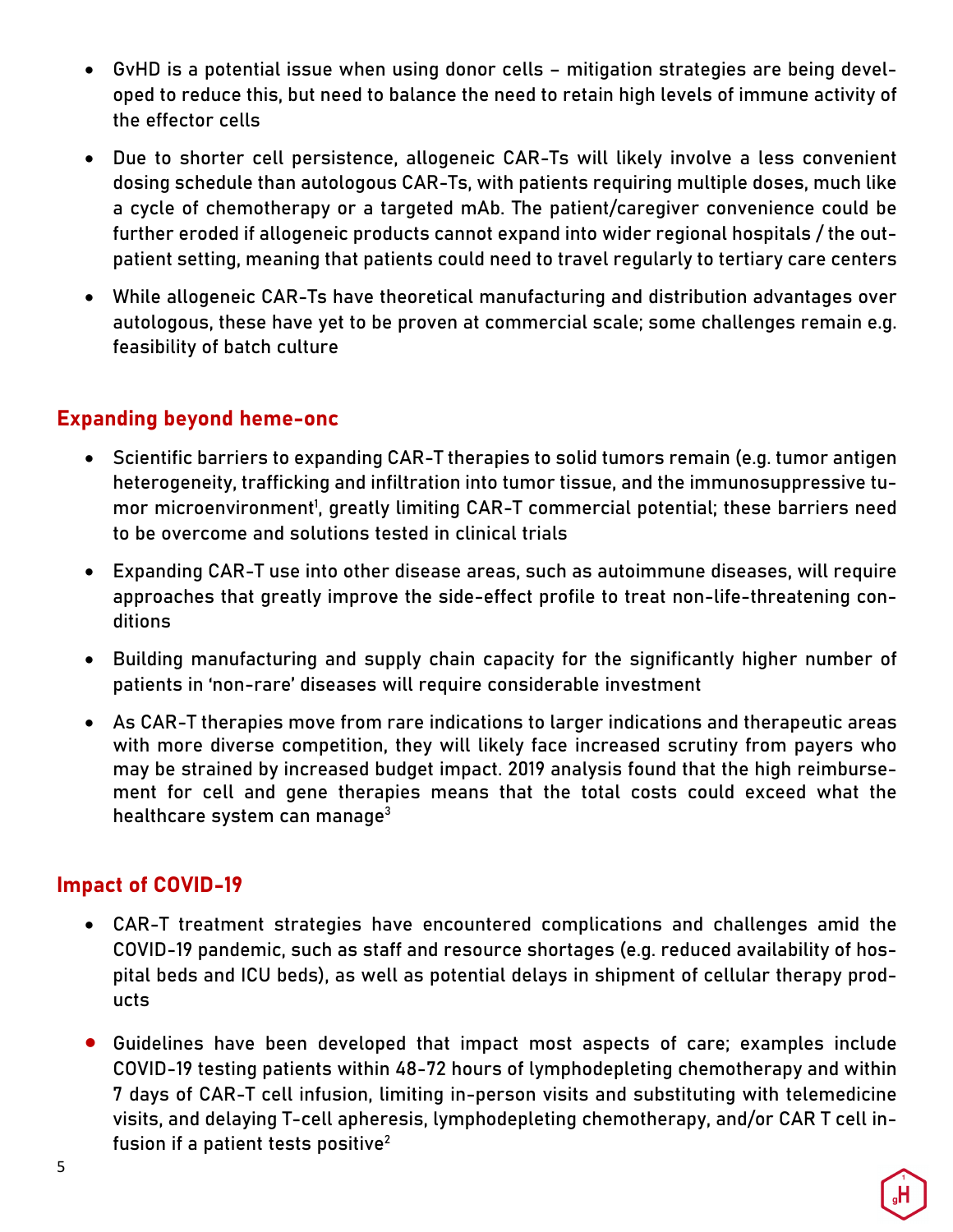## **WHAT TO GET RIGHT**



- A small number of academic hospitals and research centers are taking a particularly large role in developing new CAR-T technologies, leading clinical development, and selecting which patients will be enrolled in which studies – manufacturers need to form very close and productive partnerships with these groups
- Increasing community oncologist willingness to refer patients to tertiary care centers where the current generation of CAR-Ts are delivered is key to increasing use
- Reducing patient barriers to accessing CAR-Ts is also important; some manufacturers are providing travel assistance programs to reduce the travel burden on patients and caregivers
- As the CAR-T platforms mature, reducing side-effects to eliminate the need to give CAR-T therapy at certified facilities with ICU availability will be key in moving CAR-T therapy into wider regional hospitals / outpatient setting
- We believe that allogeneic CAR-Ts are caught in the middle between autologous CAR-Ts and emerging 'full-sized' bispecifics. They lack the dosing convenience and efficacy of autologous CAR-Ts, and also lack the expected community reach of bispecifics. Approaches to improving efficacy, tolerability, and persistence of allogeneic CAR-Ts will be necessary to develop a unique and compelling value proposition in this market dynamic
- Manufacturers may need to embrace novel reimbursement models and gather the necessary supporting data through clinical development

# **WHAT CAN GROUPH OFFER?**

#### **groupH has conducted…**

- Projects mapping the CAR-T landscape across several oncology indications
- Numerous competitor strategy and positioning projects involving CAR-T therapies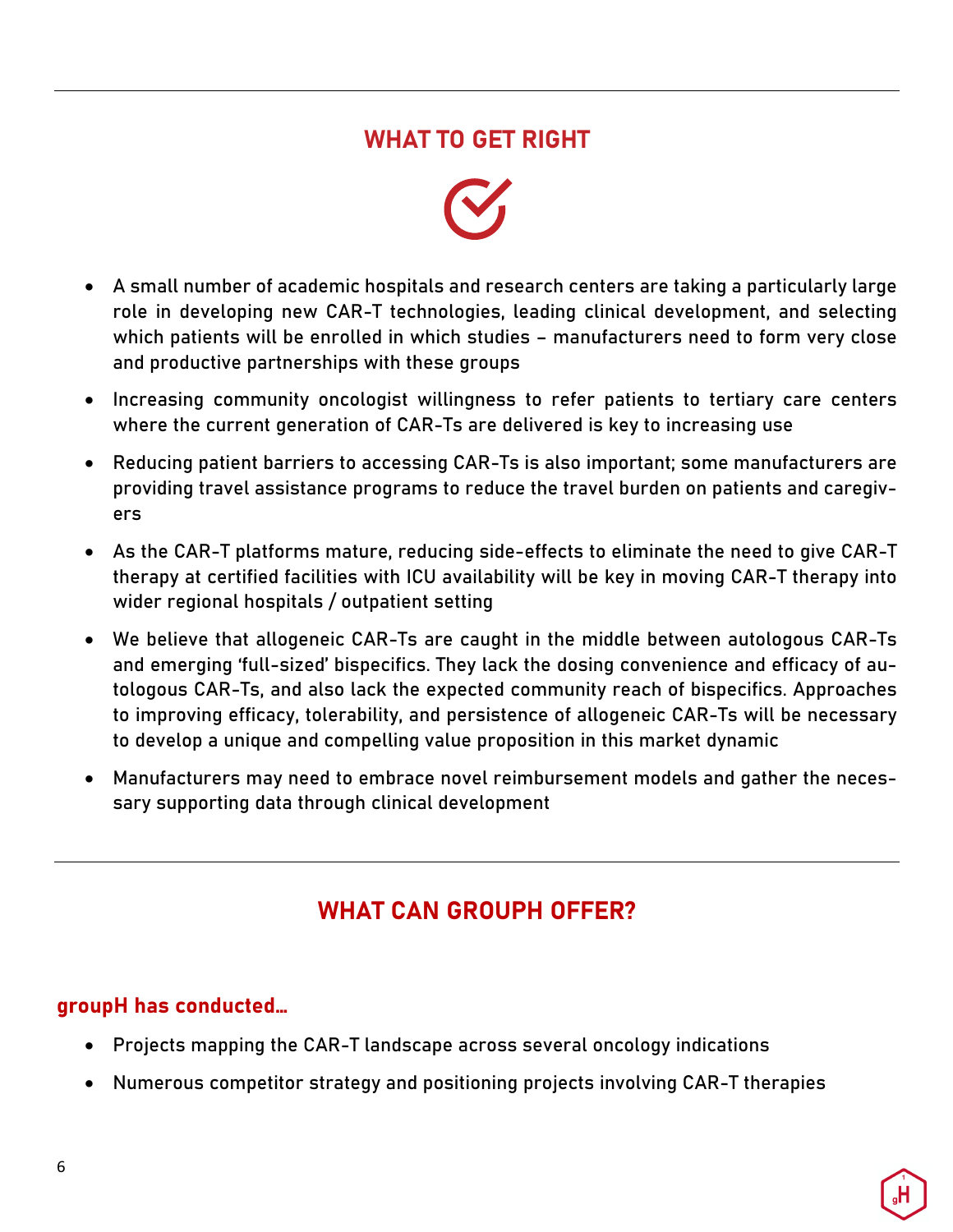- Technology deep-dives into current CAR-Ts and next-generation technologies, working with cross-functional teams to identify drivers for adoption, and technical barriers to be overcome
- In-depth market access research, looking at payer needs, funding pathways and provider economics of CAR-T therapies

#### **groupH can conduct…**

- Technology scans of next-gen CAR-T technologies (dual CAR-T, in vivo, adaptors, etc)
- Early TPP testing and development to optimize product positioning in the treatment landscape, refine value proposition, identify any commercial challenges or barriers to prescribing, and inform clinical strategy
- Robust opportunity assessments and forecasts incorporating physicians', patients' and payers' views
- CAR-T therapy pricing and reimbursement research to understand the payer landscape, characterize the value proposition, understand the payer value elements in the TPP, assess the evidence generation against payers' needs and understand the implications of any gaps, understand the price potential and rationale and any potential access restrictions for given price points, and identify any potential market access hurdles and develop potential approaches to overcome these hurdles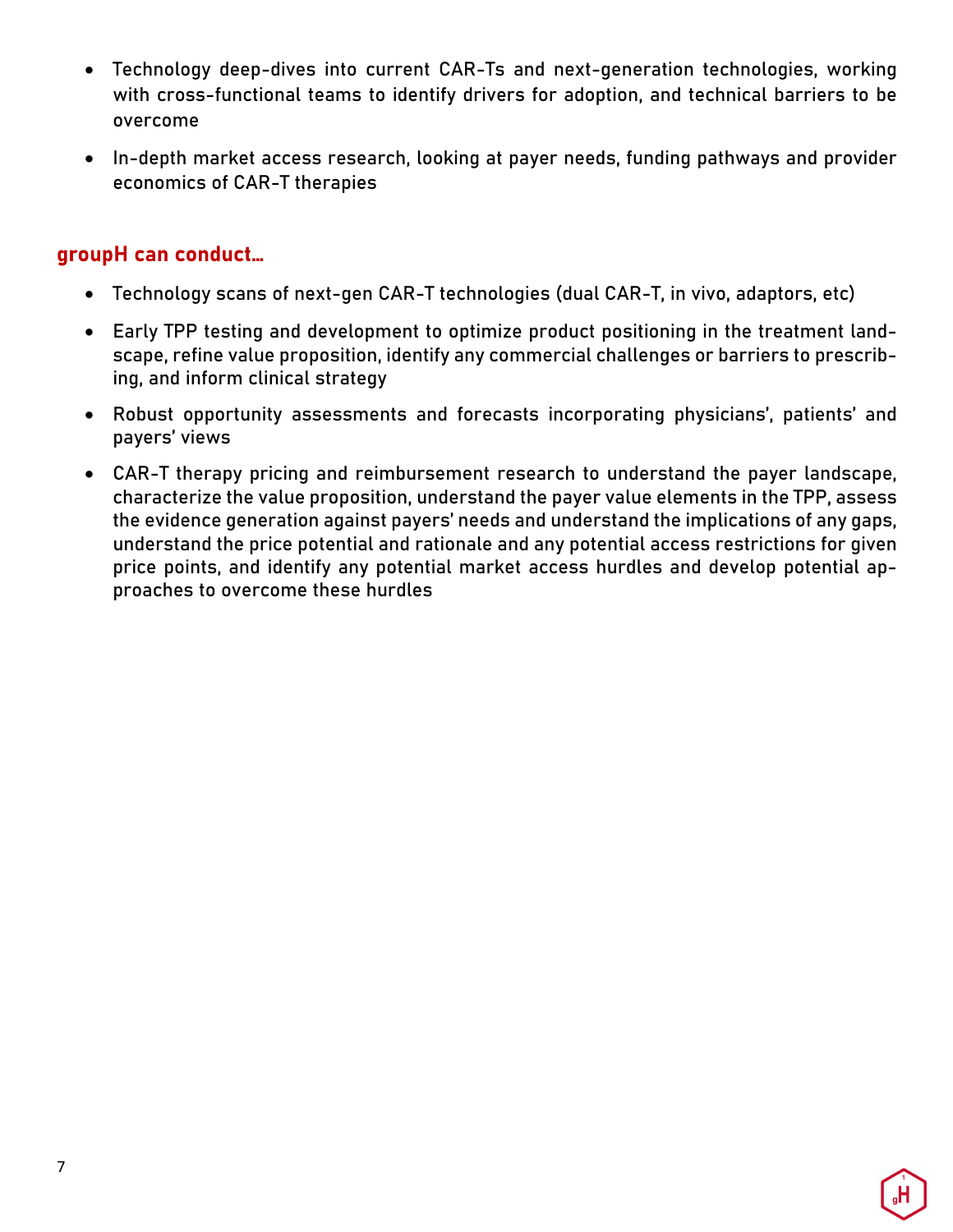## **REFERENCES**

- 1. Marofi, F. et al. CAR-T cells in solid tumors: challenges and opportunities. Stem Cell Res Ther 12, 81 (2021). https://doi.org/10.1186/s13287-020-02128-1
- 2. Veronika, V. et al. Chimeric Antigen Receptor T Cell Therapy During the COVID-19 Pandemic. Biol Blood Marrow Transplant 26 (2020). https://doi.org/10.1016/j.bbmt.2020.04.008
- 3. Quinn, C et al. Estimating the clinical pipeline of cell and gene therapies and their potential economic impact on the US healthcare system. Value Health (2019). https://doi.org/10.1016/j.jval.2019.03.014